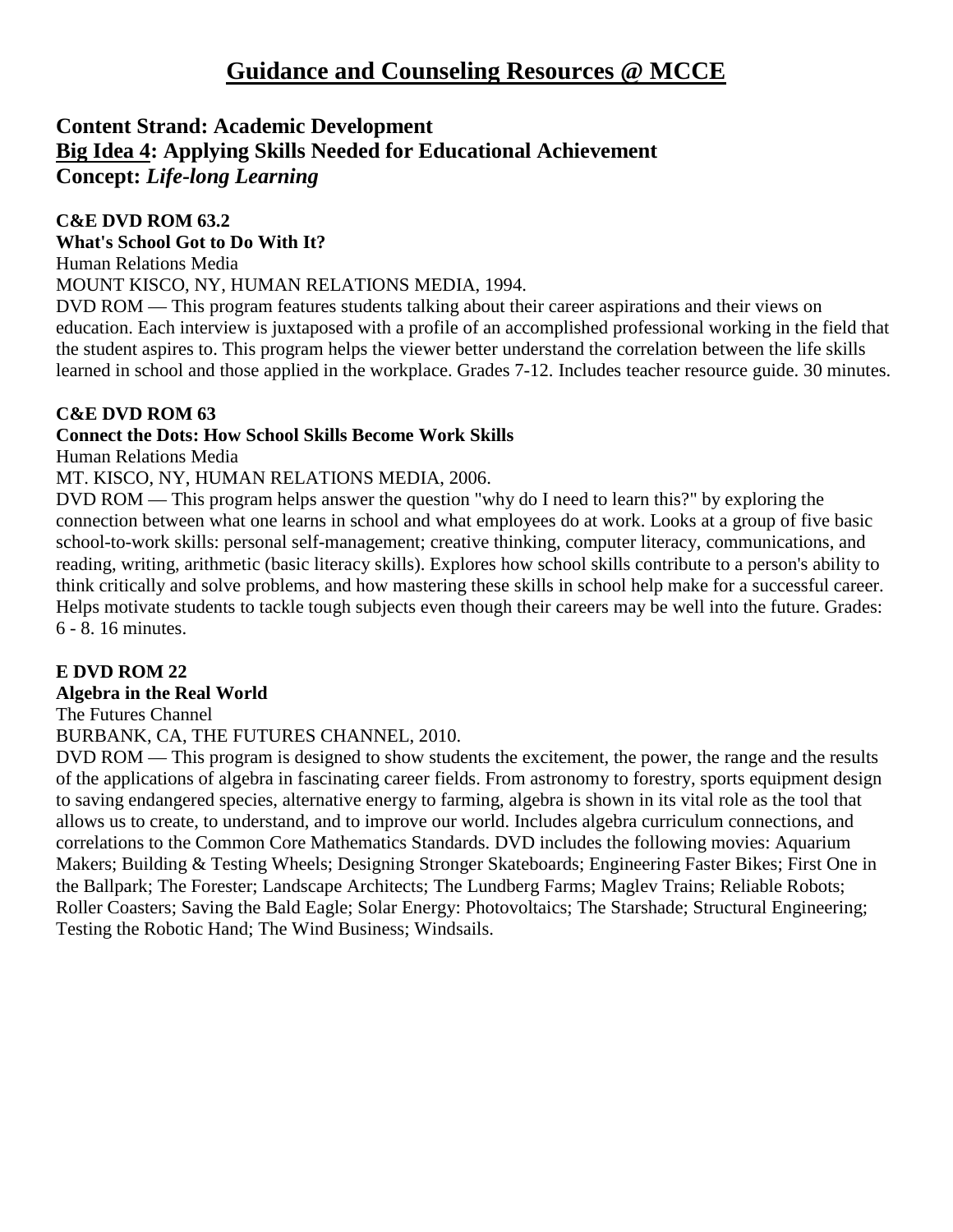# **Concept:** *Self-management for Educational Achievement*

## **G&C DVD ROM 93**

## **Stay In School: How To Make Good Decisions**

Sunburst Visual Media

PLAINVIEW, NY, SUNBURST VISUAL MEDIA, 2008.

DVD ROM — A group of middle schoolers are faced with important decisions about cutting school, getting extra credit to improve their grades, experimenting with drugs, and making friends with kids who don't share their values. The teens learn how talking to an adult, considering their values, and thinking through consequences can help when making important decisions. Grades 5-9. 19 minutes.

# **G&C DVD ROM 92**

## **Stay In School: Setting Goals For Success**

Sunburst Visual Media

PLAINVIEW, NY, SUNBURST VISUAL MEDIA, 2008.

DVD ROM — Three stories show viewers how using goal-setting skills can help them succeed in school academically and socially. By setting realistic goals, reevaluating a plan, and engaging the help of a teacher, the students in these vignettes share success. Grades 5-9. 17 minutes.

# **G&C DVD ROM 36**

# **Drop-out Prevention: How To Set Goals**

The Bureau For At-Risk Youth

WILKES-BARRES, PA, THE BUREAU FOR AT-RISK YOUTH, 2007.

DVD ROM — Four-part series follows a group of high school students who face problems that often lead to dropping out of school. Dramatizations show how making good decisions, setting goals, establishing healthy relationships, and using available school and community resources to deal with family problems can help teens stay in school and graduate. Four programs can be presented as an on-going drama, or used on its own. Includes leader's guide.

## **C&E DVD ROM 59**

# **Get Organized! Managing School, Life, and Fun**

Cambridge Educational

LAWRENCEVILLE, NJ, CAMBRIDGE EDUCATIONAL, 2006.

DVD ROM — This video teaches young people the value of personal management skills, and provides tips and strategies for getting organized in several key areas: living space, school materials, study time, extracurricular activities, and social life. 23 minutes.

#### **G&C DVD ROM 90 Study Skills**

Discovery Education

HAMILTON, NJ, CAMBRIDGE EDUCATIONAL, 2001.

DVD ROM — This program follows the day-to-day activities of Jim, a teenager trying to improve his study skills. With amusing dramatizations, the program transports viewers inside Jim's mind to show how different parts of the brain influence the way he stores and processes information. Students will learn how to maximize and balance the strengths of the left and right sides of the brain, and will gain insight into the importance of motivation, study schedules, stress relief, note-taking, and more. 24 minutes.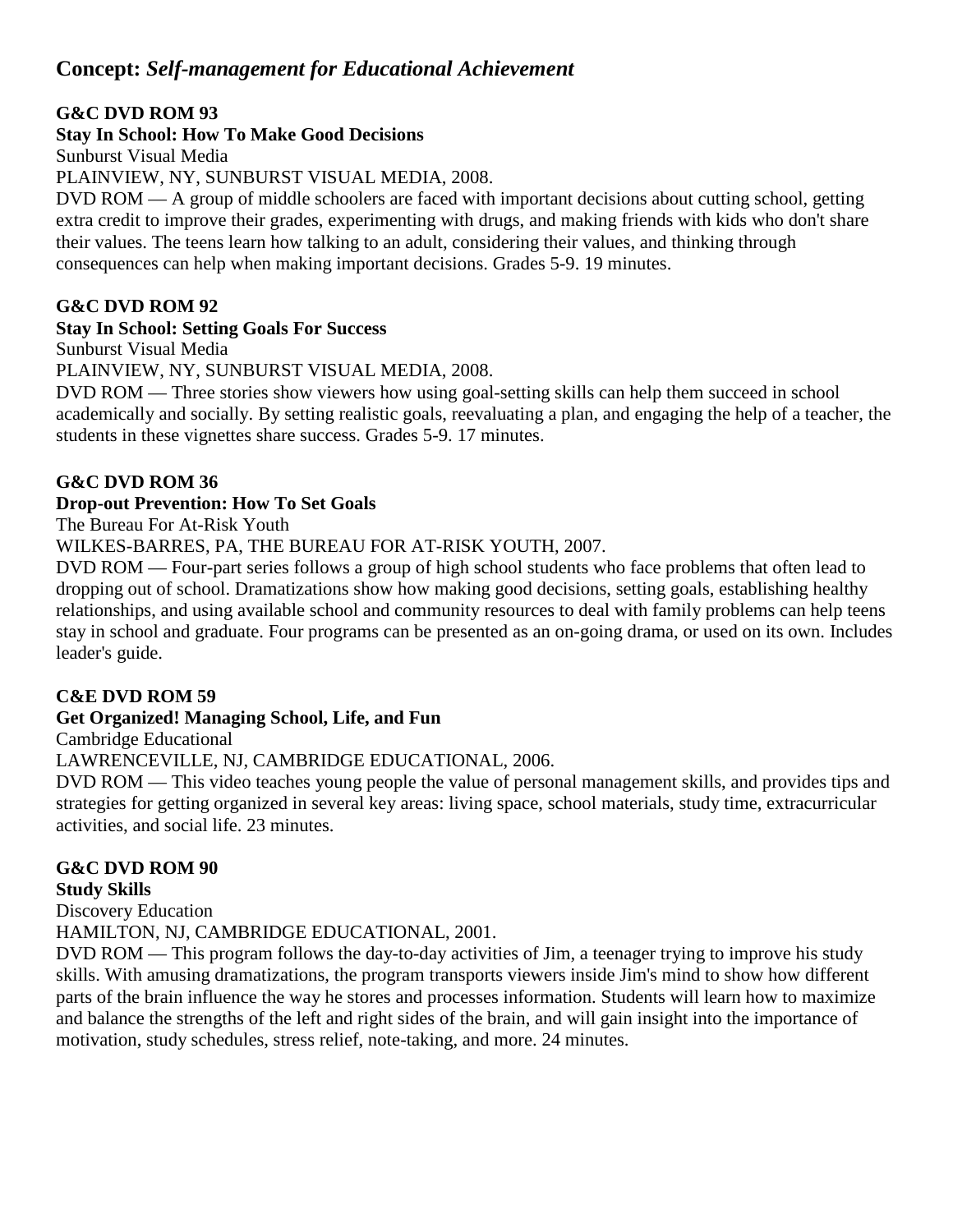## **G&C DVD ROM 91**

#### **Study Smarts! Skills & Strategies for Top Grades**

LINX Educational Publishing, Inc.

JACKSONVILLE BEACH, FL, LINX EDUCATIONAL PUBLISHING, INC., 2004.

DVD ROM — Study skills are something we learn - from experts with know-how-and proven techniques. This program shows the viewer how to keep calm during test, manage time, and put technology to work. From writing essays to taking notes, learn the secrets of how to study! Grades 7 through adult. 26 minutes.

#### **SN 10.0202 D183**

#### **Study Strategies Made Easy: A Practical Plan for School Success**

Leslie Davis, Sandi Sirotowitz, Harvey C. Parker

PLANTATION, FL, SPECIALTY PRESS, INC., 1997.

BOOK — Designed to help teach students in grades six through twelve how to learn, which is the true key to acquiring knowledge. Strategies focus on organization skills, time management, improving reading comprehension, vocabulary development, communication, how to study for tests effectively, memorization and more. Grades 6-12.

## **C&E DVD ROM 29**

#### **My Brand New Life: School's Out**

Film Ideas, Inc.

WHEELING, IL, FILM IDEAS, INC., 2005.

DVD ROM — Three students swap duties for a day with a teacher, principal and school janitor. Sometimes funny, sometimes serious, all three youngsters get a wake-up call with their new experiences. Grades 5 - 9. 23 minutes.

# **Big Idea 5: Applying the Skills of Transitioning Between Educational Levels Concept:** *Transitions*

#### **G&C DVD ROM 70**

## **Making the Most of Middle School**

Human Relations Media

MOUNT KISCO, NY, HUMAN RELATIONS MEDIA, 2010.

DVD ROM — This documentary style program challenges middle school students to start thinking about their academic futures. Encourages viewers to explore extracurricular activities, do volunteer work, assess their values and interests, think about possible future goals, and most importantly, understand that middle school academics need to be the number one priority for high school preparations. Grades 5-9. Includes teacher resource guide. 19 minutes.

## **G&C DVD ROM 19.3**

#### **The Power of Expectations**

CWK Network ATLANTA, GA, CWK NETWORK, 2004.

DVD ROM — Expectations of parents, teachers, and peers all influence kids--in sports, school and all of life. This program helps get students talking about what everyone seems to expect for their future, and what they should expect for themselves. Grades 4-12. 23 minutes.